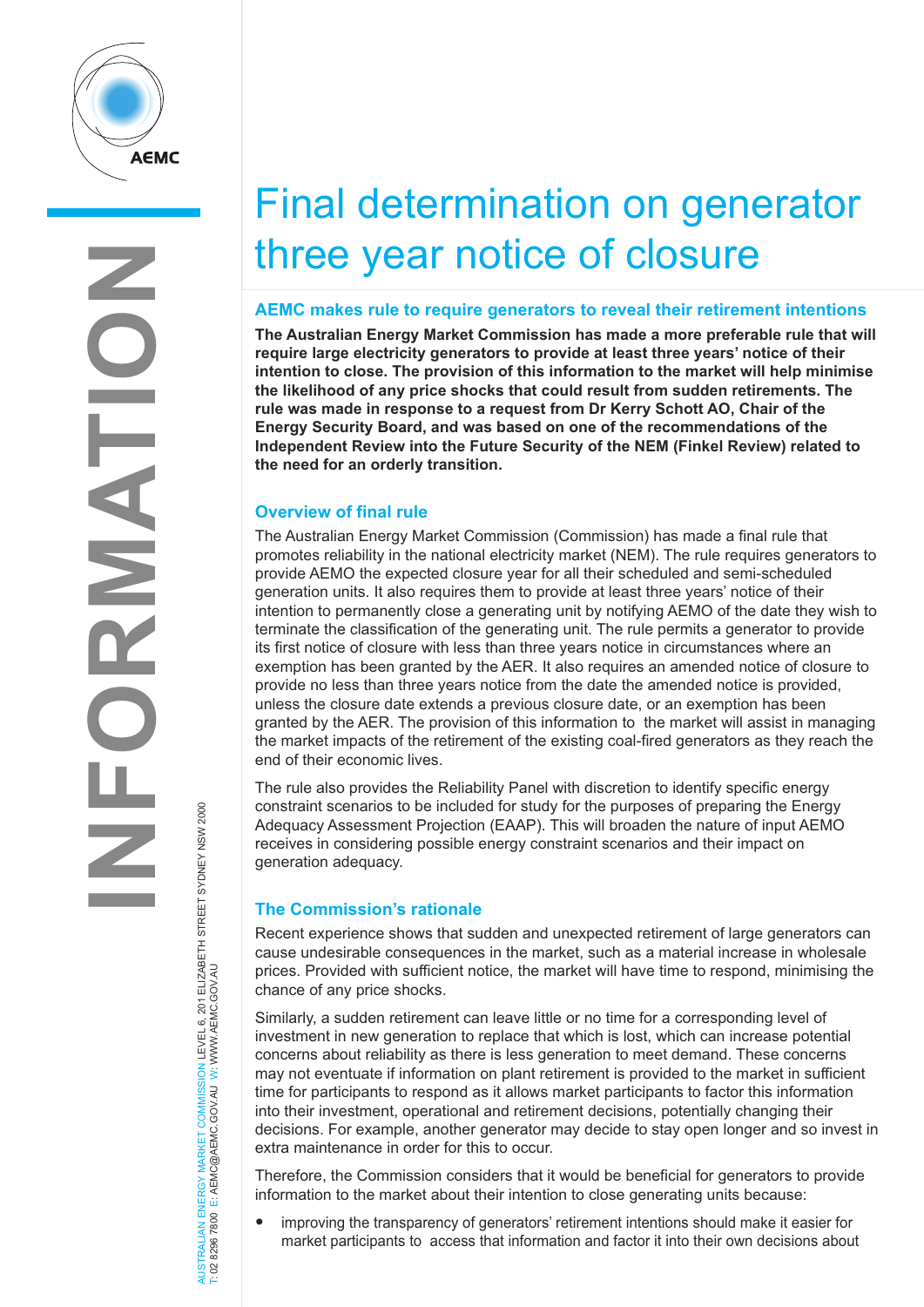investment, operation and maintenance, and retirement

• the inclusion of more information in these decisions promotes more informed and efficient decision making.

Ultimately, more informed and efficient decision making in the wholesale market should flow through to lower costs for consumers.

Obviously, increasing transparency will only be in the long-term interests of consumers if the benefits associated with providing the information (described above), outweigh the costs of collecting the information. In this case, the Commission considers that the costs associated with collecting this information for participants and AEMO are relatively small. This reinforces the Commission's view that requiring generators to provide this information would be beneficial to market efficiency.

## **Benefits of the rule**

Having regard to the issues raised in the rule change request and during consultation, the Commission is satisfied that the more preferable rule will, or is likely to, contribute to the achievement of the National Energy Objective (NEO) for the following reasons:

- The rule would improve the provision of information in the NEM in a manner that is clear and supports accountability and confidence in the system. In particular, the reporting requirements clearly define obligations and the parties subject to these obligations. The scope of the rule is also tailored to balance the desire for greater information provision with the commercial and operational realities and costs of providing the information.
- The rule would provide transparency and predictability of information provided to market participants and potential market participants regarding the closure of generation capacity. This information would, in turn, promote efficiency in the investment in and operation of generation capacity and demand response in the NEM because it would provide market participants a clearer expectation of future generation capacity and how best to respond/adapt to changes. The rule, with amendments, is therefore likely to improve the price and reliability of supply of electricity, in the long-term interests of consumers.

### **Context for rule change request**

The rule change request is based on one of the recommendations of the Independent Review into the Future Security of the National Electricity Market (Finkel Review).

The Finkel Review identified managing the retirement of the existing coal-fired generators as they reach their end of life as a key challenge facing the NEM. It noted that the uncertain and changing direction of emissions reduction policy for the electricity sector has compromised the investment environment in the NEM. The final report was published in June 2017 and recommended a policy package to achieve an orderly transition to a low emissions future. Part of this policy package was putting in place notice of closure requirements for large generators.

#### **Transition**

The commencement date of the rule will be 8 November 2018. However, transitional provisions allow:

- the AER until 31 August 2019 to prepare and publish their exemption quidelines, in accordance with the rules consultation procedures. Generators will only be required to comply with the obligation to provide three years' notice of closure from 1 September 2019.
- AEMO until <sup>1</sup> March <sup>2019</sup> to modify its systems to accept and publish standing data for expected closure years and closure dates. Generators registered on or before 2 March 2019 will be required to provide their expected closure year to AEMO as soon as practicable after that date.

This timetable has been developed to give participants, AEMO and AER sufficient time to prepare for the new framework to come into effect.